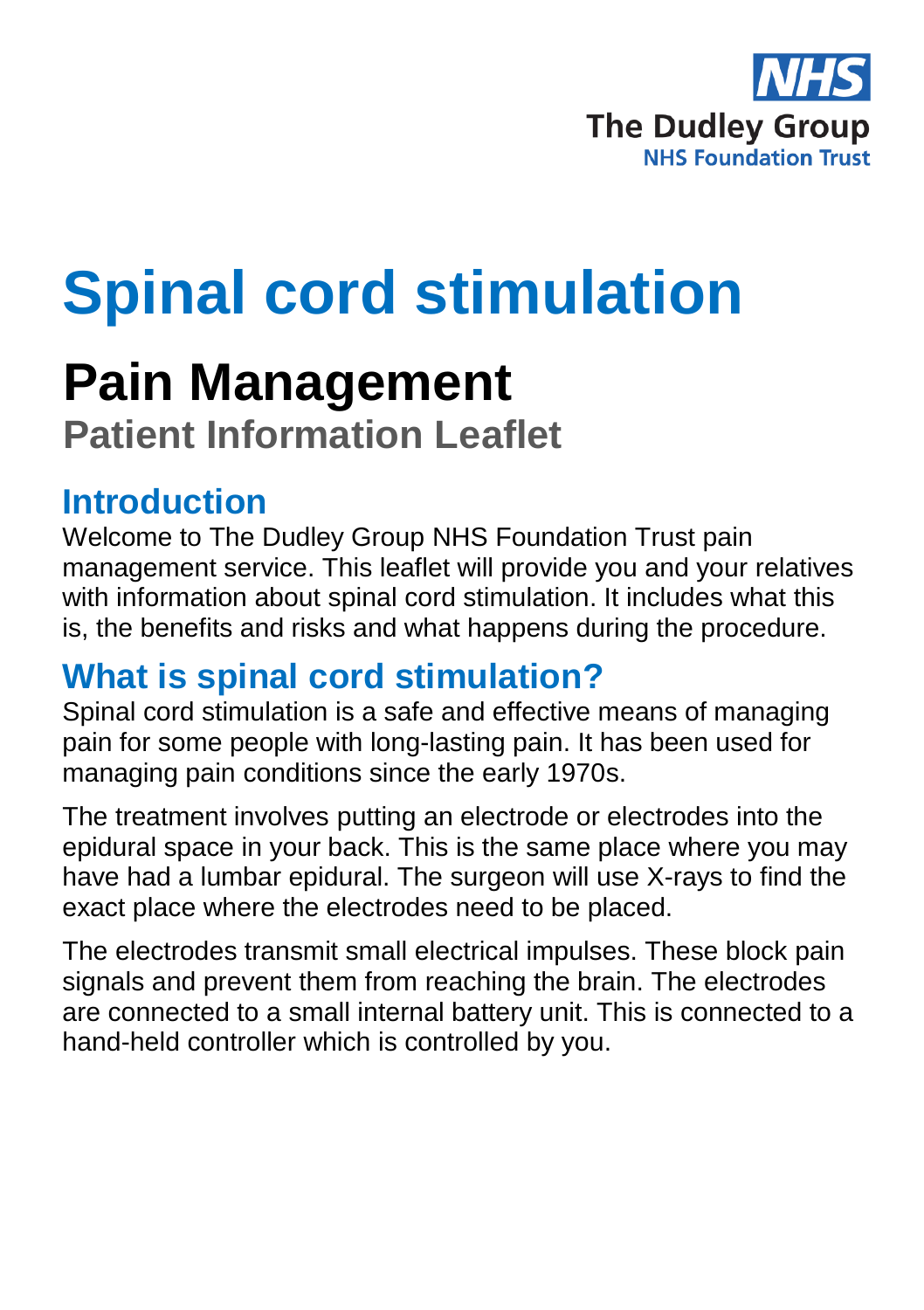### **What are the benefits?**

It can be used to treat a variety of long lasting pain conditions including:

- Combination of complex back and leg pain
- Complex regional pain syndrome or complex nerve-related pain conditions
- Peripheral vascular disease which is a condition where a build-up of fatty deposits in blood vessels restricts blood supply to the legs and causes pain
- Angina that cannot be treated by surgery

The spinal cord stimulator will not take away all of your pain but it is hoped that your pain will be reduced by at least half.

The insertion of a spinal cord stimulator is a reversible procedure. Therefore it can be taken out, if needed, without causing damage to your spine or spinal cord.

### **Why do I need spinal cord stimulation?**

- The pain you have is not being effectively managed by medication.
- Injections have only produced short term or no reduction in your pain levels.
- Experience and research has shown that people who have pain similar to yours have responded well to this form of pain relief.

### **What are the risks of having this treatment?**

As with any surgical procedure, the insertion of a spinal cord stimulator has some risks. It is important that we make you aware of these.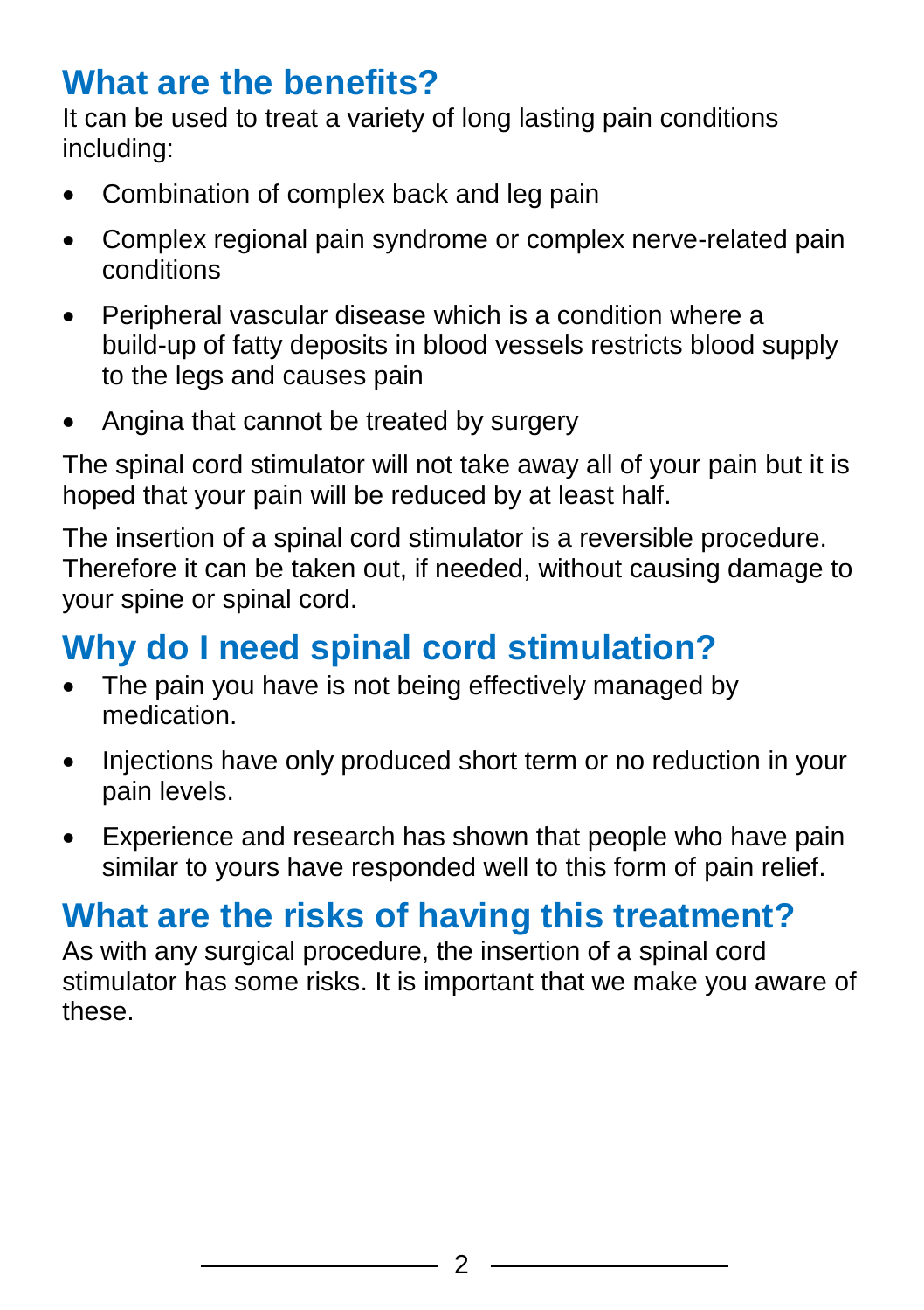#### **The risks of having a general anaesthetic are:**

- Reaction to the drugs used.
- Chest infection after the procedure. This is more likely if you smoke.
- A heart attack.
- $\bullet$  Blood clots also known as deep vein thrombosis (DVT). When you are not active for a period of time, blood moves more slowly around your body which can trigger a blood clot.

We will assess whether you may be at risk of this. If necessary, we may recommend that you wear compression stockings, and have an injection of a blood-thinning medication each day you are in hospital.

#### **The risks of having a spinal cord stimulator fitted are:**

#### Frequent risks

- Headache.
- Problems with the cannula used to give antibiotics and fluid after the procedure, for example, it may get blocked. If this happens, we may need to take the cannula out and put it in again.
- Infection in or around the cannula site.
- The electrode leads may move or not work. This may need another operation to correct it.

#### Occasional risks

- Bleeding which may lead to bruising.
- Development of new pain in your back where the electrodes are.
- Failure to relieve the pain.

3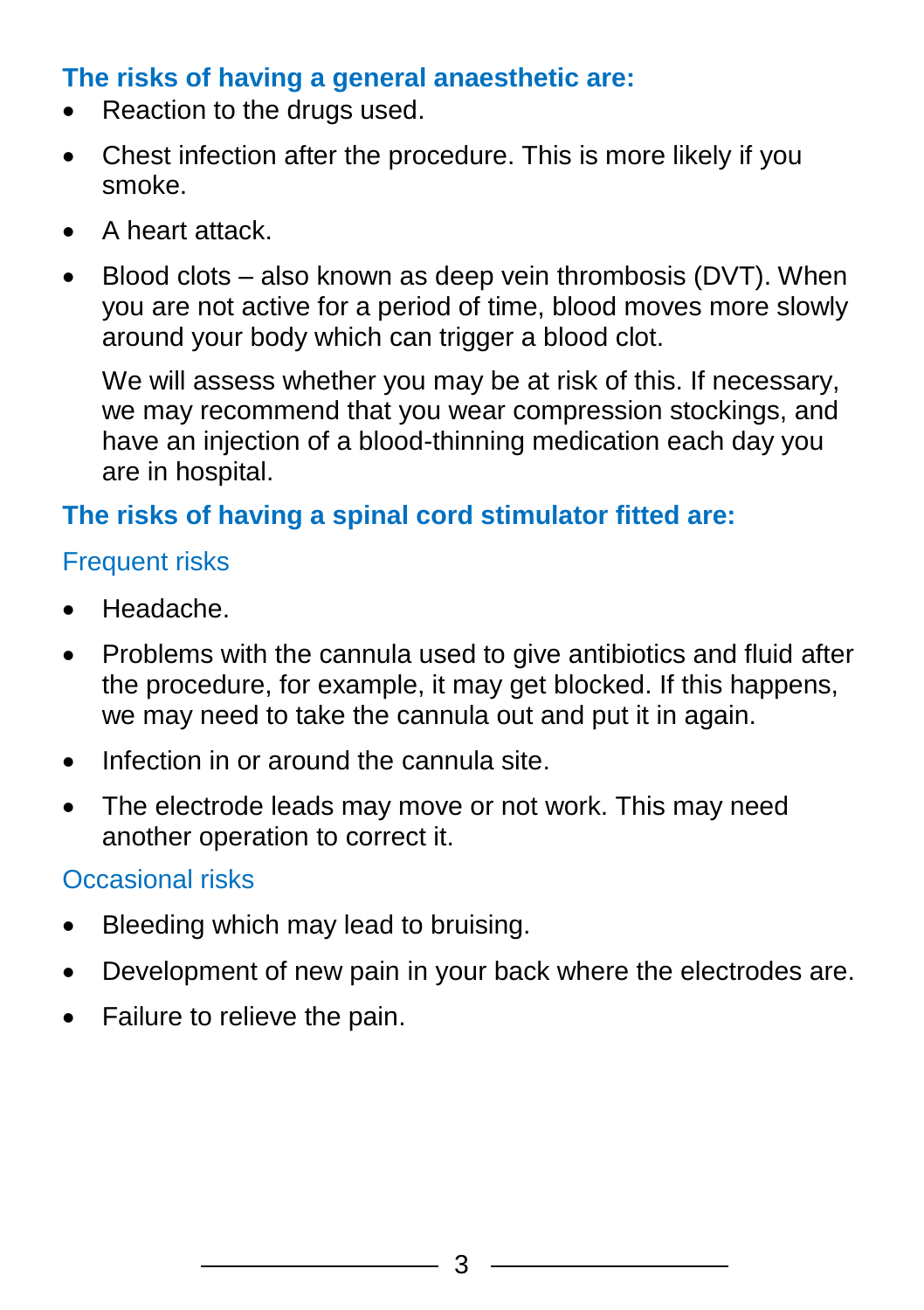#### Rare risks

- Collapse.
- An abnormal collection of blood outside a blood vessel if you have a lot of bleeding. This is known medically as a haematoma.
- Allergic reaction to the electrodes. They may have to be removed.
- Spinal cord injury leading to paralysis which could be either permanent or temporary.
- Infection that could lead to meningitis.
- The spinal cord stimulator may fail and have to be replaced.

#### **X-ray precautions:**

- The procedure uses X-rays and these use a small amount of radiation which may add slightly to the normal risk of cancer.
- Every effort is made to keep radiation doses low. The amount of radiation you are exposed to during the procedure is the equivalent to between a few months and a few years of exposure to natural radiation from the environment.

For more information visit:

[https://www.gov.uk/government/publications/medical-radiation](https://www.gov.uk/government/publications/medical-radiation-patient-doses/patient-dose-information-guidance)[patient-doses/patient-dose-information-guidance](https://www.gov.uk/government/publications/medical-radiation-patient-doses/patient-dose-information-guidance)

**Female patients – due to the use of X-rays during the procedure, you must tell us if you are or might be pregnant before you come for the procedure. If you are not sure, we will offer you a pregnancy test.**

### **What are the alternatives?**

You do not have to have this procedure and your consultant will discuss alternative treatments with you appropriate to your condition. If you prefer, you can continue to take painkilling medication without having any other treatment.

4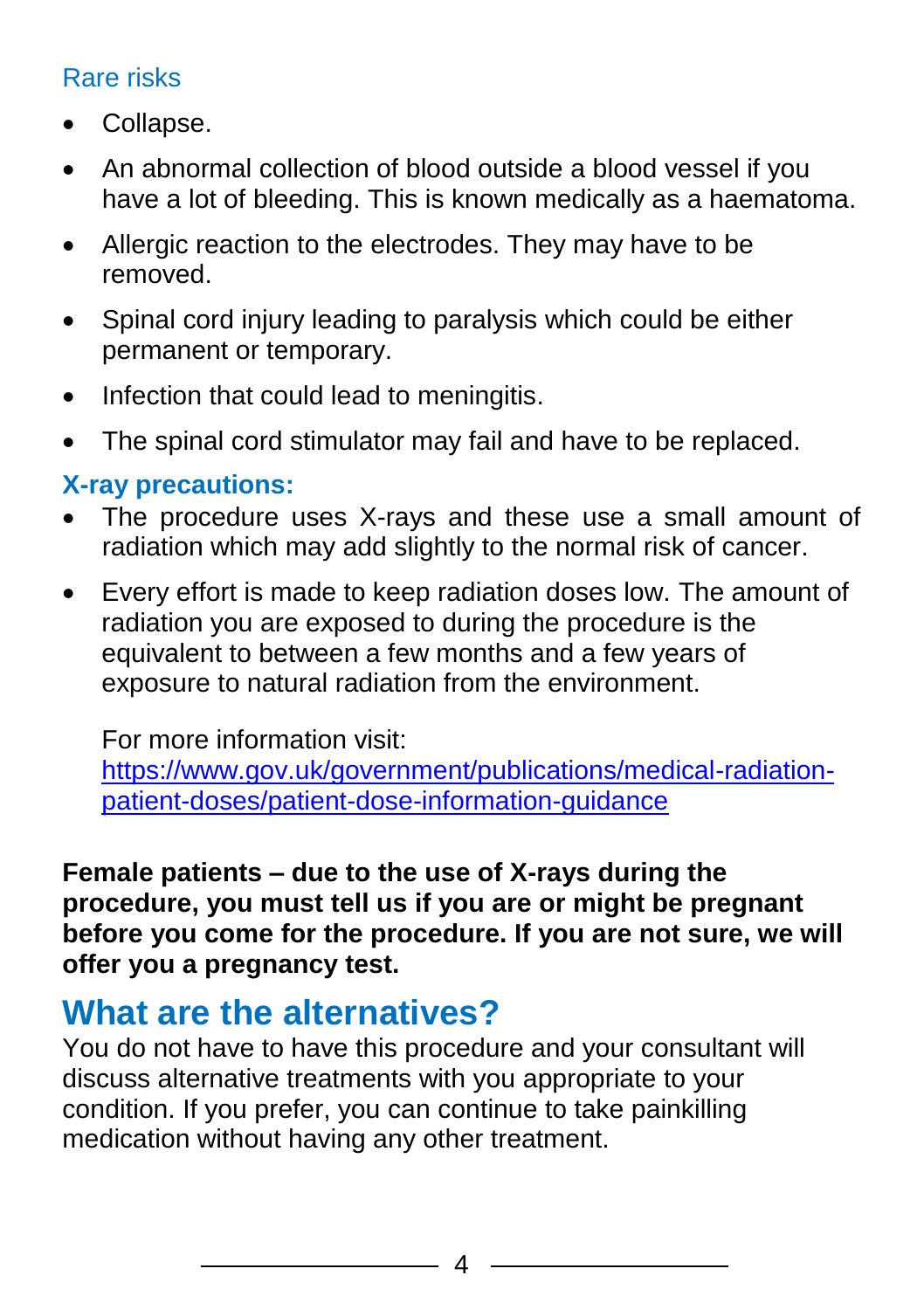### **How is the procedure carried out?**

The procedure is normally carried out in two separate sessions, one week apart.

#### **Stage one – the trial**

The trial stage allows both you and your clinical team to decide if this is the most appropriate and effective form of treatment for you. It gives you the chance to see if the stimulation covers all areas of your pain and what the stimulation feels like. It may be that you do not like it and do not wish to proceed. The trial normally takes place for one week and you will need to stay in hospital during that time.

The first stage is the most complicated as it involves inserting the electrode(s) into the epidural space. This is carried out using a local anaesthetic to numb the area. It is important that you are awake for this part of the procedure as you need to be able to describe where and what you are feeling.

To insert the electrode(s), the surgeon will make a small cut in your back. The surgeon will close this with surgical staples which will need to be removed seven to 10 days after surgery.

#### **Stage two – full implant**

The second stage is when the system is fully implanted and connected to the internal pulse generator and battery unit. You will have a general anaesthetic for this procedure so you will be asleep for this stage.

The procedure involves the surgeon making a cut into the skin in your stomach area (abdomen). The surgeon forms a pocket to take the receiver which is the part that contains the pulse generator and battery unit. The electrodes are connected to extension wires and connected to the receiver.

The surgeon will also make a small cut on your side for the electrode wires to come out. The surgeon will close both the cut on your abdomen and the small cut on your side with surgical staples. They will put a small dressing over the areas. The staples will need to be removed seven to 10 days after surgery.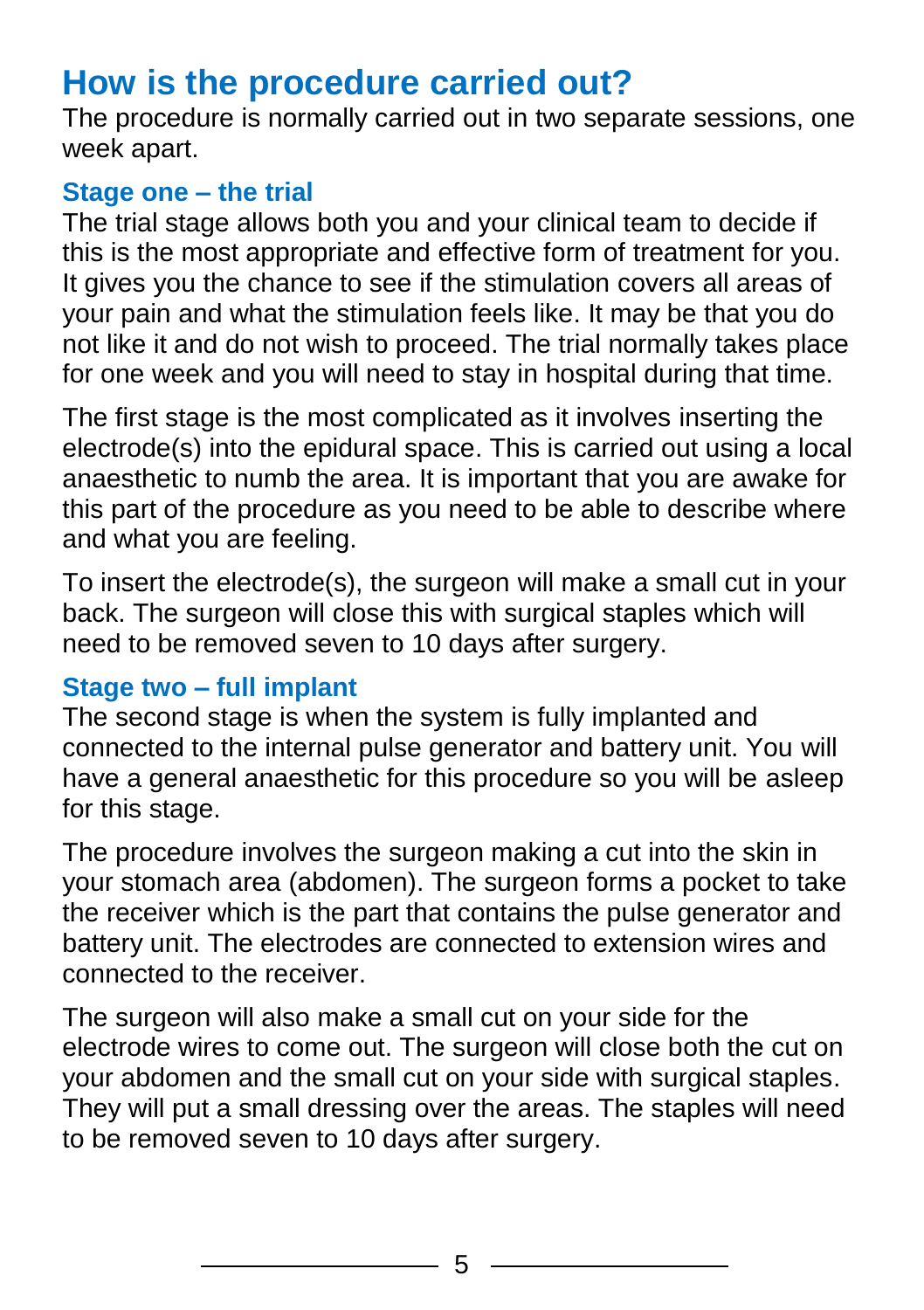### **What happens after surgery?**

It is quite normal to have pain after this type of procedure in both your back and abdomen. Bruising is common. You may have discomfort for up to six weeks.

It is important to remember that the stimulator will not relieve this pain as it is from surgery. Therefore, you will need to take other pain relief (always read the label; do not exceed the recommended dose).

### **What should I do at home?**

At home you should gradually increase your level of activity. It is advisable to have someone with you for the first few weeks after your procedure as you gradually build up your activity. **Do not** take up any new exercise or do exercise you are not used to. **Avoid overdoing it too soon.**

Remember to have correct posture at all times. Avoid lifting heavy objects and twisting your body round, always face the object that you need.

If you do not do any exercise to improve your general fitness and well-being, you may not feel any major benefit from this treatment. Please remember, this treatment only manages your symptoms; it is not a cure for your pain.

#### **Follow up**

We will ask you to come back to see members of the pain team about three to four weeks after the procedure to see how you are getting on.

A representative from the implant company may also get in touch with you. For some systems, they are the first place to call if you have a problem with the function of the system. For any other problems, contact the pain management team.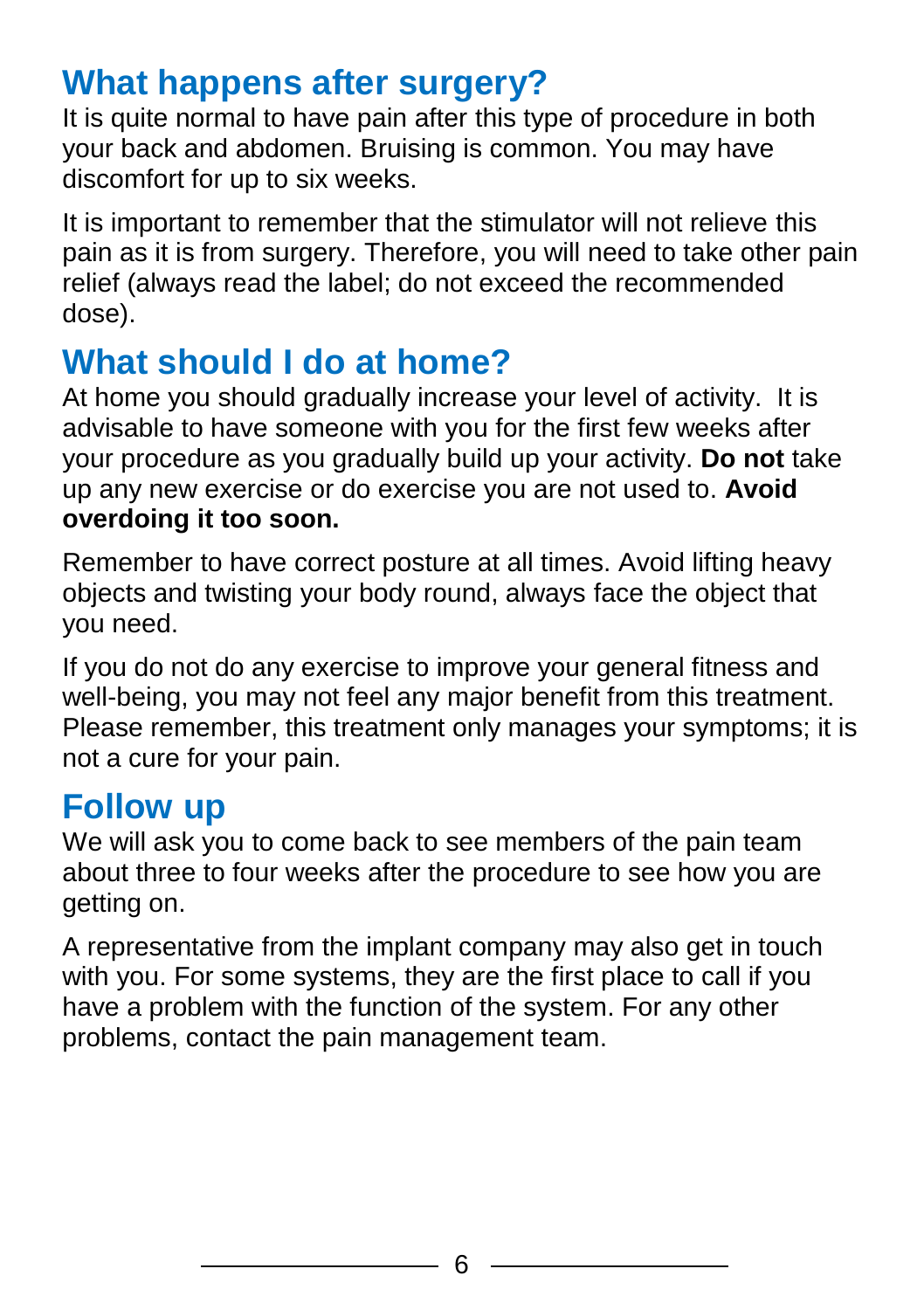#### **Important**

If you have to attend a physiotherapy appointment, please tell them you have a spinal cord stimulator as this may affect treatment options they can offer.

If you need to have an MRI scan, please tell the doctor or nurse you have a spinal cord stimulator. You cannot have MRI scans with some types of stimulator.

### **What if I have problems?**

You can contact the clinical nurse specialists in the pain management team (9am to 5pm, Monday to Friday) by:

- Calling **01384 244735** and leaving a message on the answerphone or
- Ringing the switchboard number 01384 456111 below and asking them to bleep the number 5064

Out of these hours, you will need to contact your GP or NHS 111.

### **Can I find out more?**

The following website has more information on spinal cord stimulation:

#### **The British Pain Society**

[https://www.britishpainsociety.org/british-pain-society](https://www.britishpainsociety.org/british-pain-society-publications/patient-publications/)[publications/patient-publications/](https://www.britishpainsociety.org/british-pain-society-publications/patient-publications/)